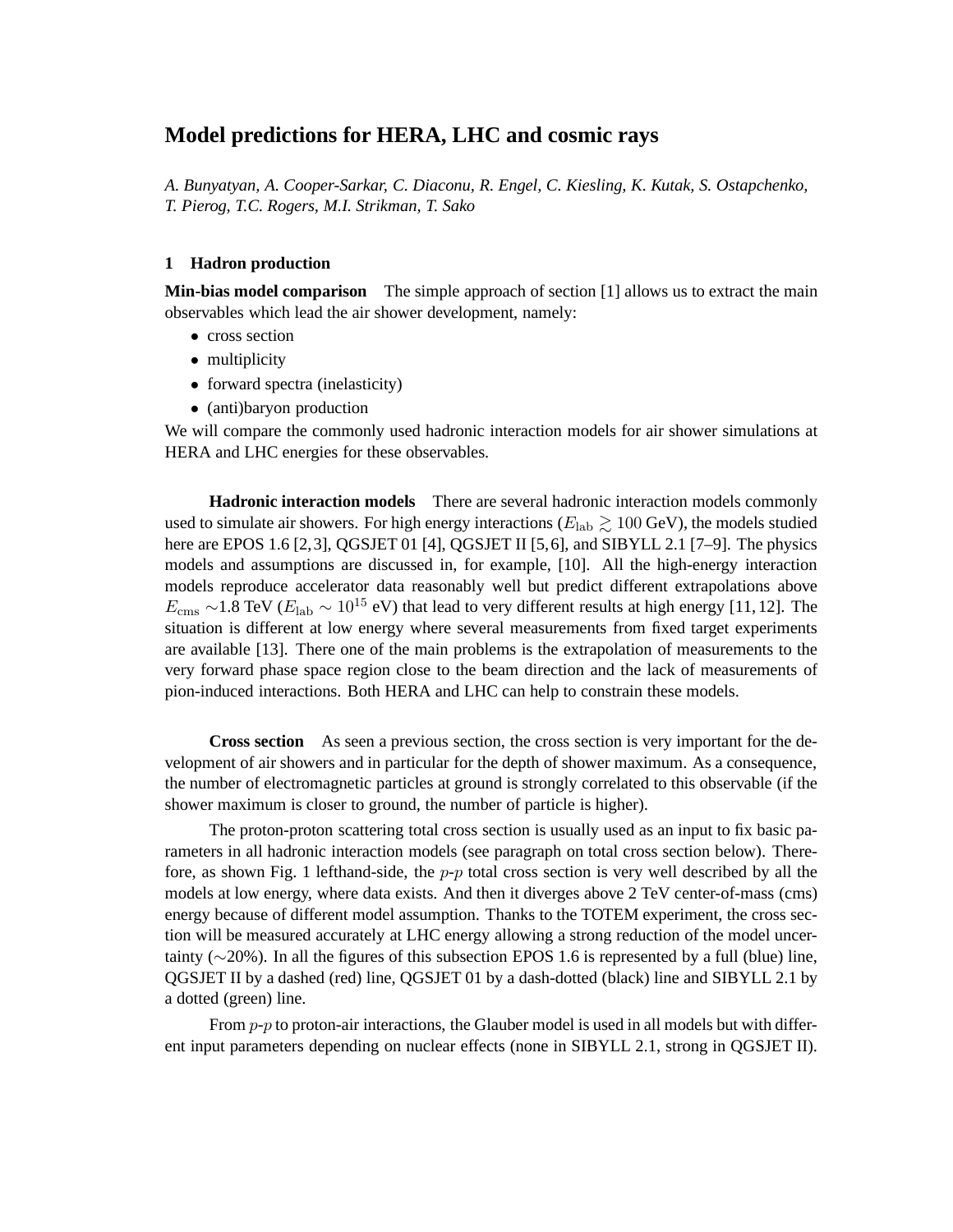

Fig. 1: Total cross section of  $p-p$  collision (lefthand-side) and inelastic proton-air cross section (righthand-side) as calculated with EPOS 1.6 (full line), QGSJET II (dashed line), QGSJET 01 (dash-dotted line) and SIBYLL 2.1 (dotted line). Points are data from accelerator [14] and cosmic ray experiment [15].

So comparing the models to each other (Fig. 1 righthand-side), differences appear even at low energy where the  $p-p$  cross section are similar. And at high energy the spread is again larger. Furthermore, the simulated cross sections seem all to increase faster than the measured one, even at low energy  $(< 1$  Tev) where direct measurement of single hadrons from cosmic rays can be done at ground [15] (almost accelerator like measurement since proton flux is known). Proton-Carbon interactions at LHC would be very helpful to solve this problem.

**Multiplicity** According to Sec. [1], the multiplicity plays a similar kind of role as the cross section, but with a weaker dependence (log). On the other hand, the predictions from the models have much larger differences. As shown Fig. 2, going from the multiplicity of charged particles with  $|\eta| < 3$  for nondiffractive collisions at 900 GeV cms energy (lefthand-side), where models agree with the UA5 data [16], to the multiplicity of charged particles (minimum bias) at 14 TeV (LHC) (righthand-side), the discrepancy can be larger than a factor of 2 in the tail of the distribution (and the shape is different). The EPOS model predicts much smaller multiplicity than QGSJET II.

The multiplicity distribution of charged particles is a very good test of the fundamental property of the hadronic interaction models and it should be one of the first result of the LHC experiments.

**Forward spectra** Forward particle distributions are crucial for air shower development because most of the energy is carried by these particles (and not the ones in the central region). The forward spectra have been measured in fixed target experiment at energies of few hundreds of GeV (few tens of GeV in cms energy) and the models reproduce this data correctly since they are used to fix some model parameters.

At higher energy, hadron collider experiments could not measure particles in the very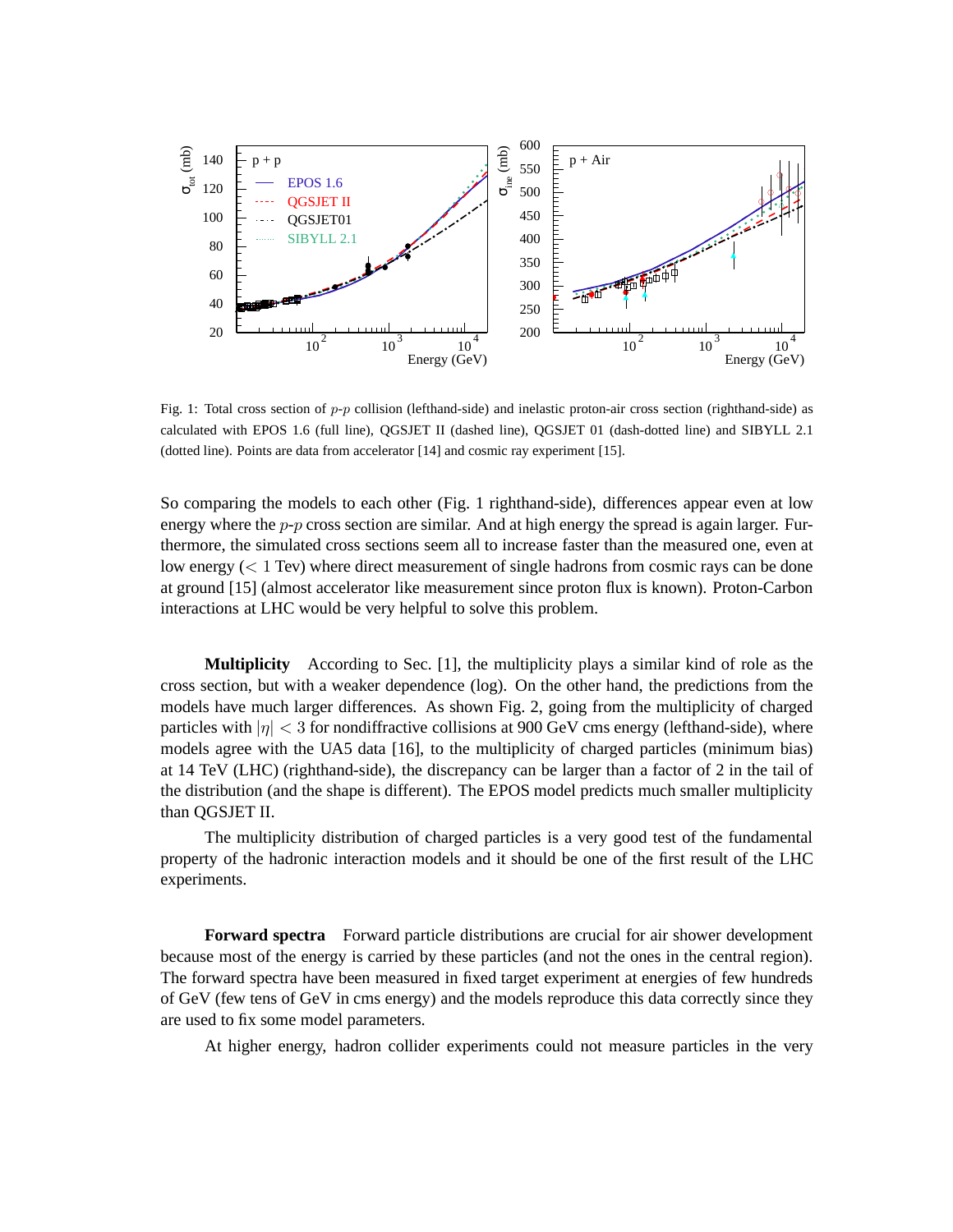

Fig. 2: Multiplicity distribution of  $\bar{p}_p$  collision at 900 GeV cms energy (lefthand-side) and 14 TeV (righthand-side) as calculated with EPOS 1.6 (full line), QGSJET II (dashed line), QGSJET 01 (dash-dotted line) and SIBYLL 2.1 (dotted line). Points are data [16].



Fig. 3: Longitudinal  $x_L = p_L/P_{Beam}$  distribution from p-p collision at 14 TeV cms energy for proton (lefthandside) and neutron (righthand-side) as calculated with EPOS 1.6 (full line), QGSJET II (dashed line), QGSJET 01 (dash-dotted line) and SIBYLL 2.1 (dotted line).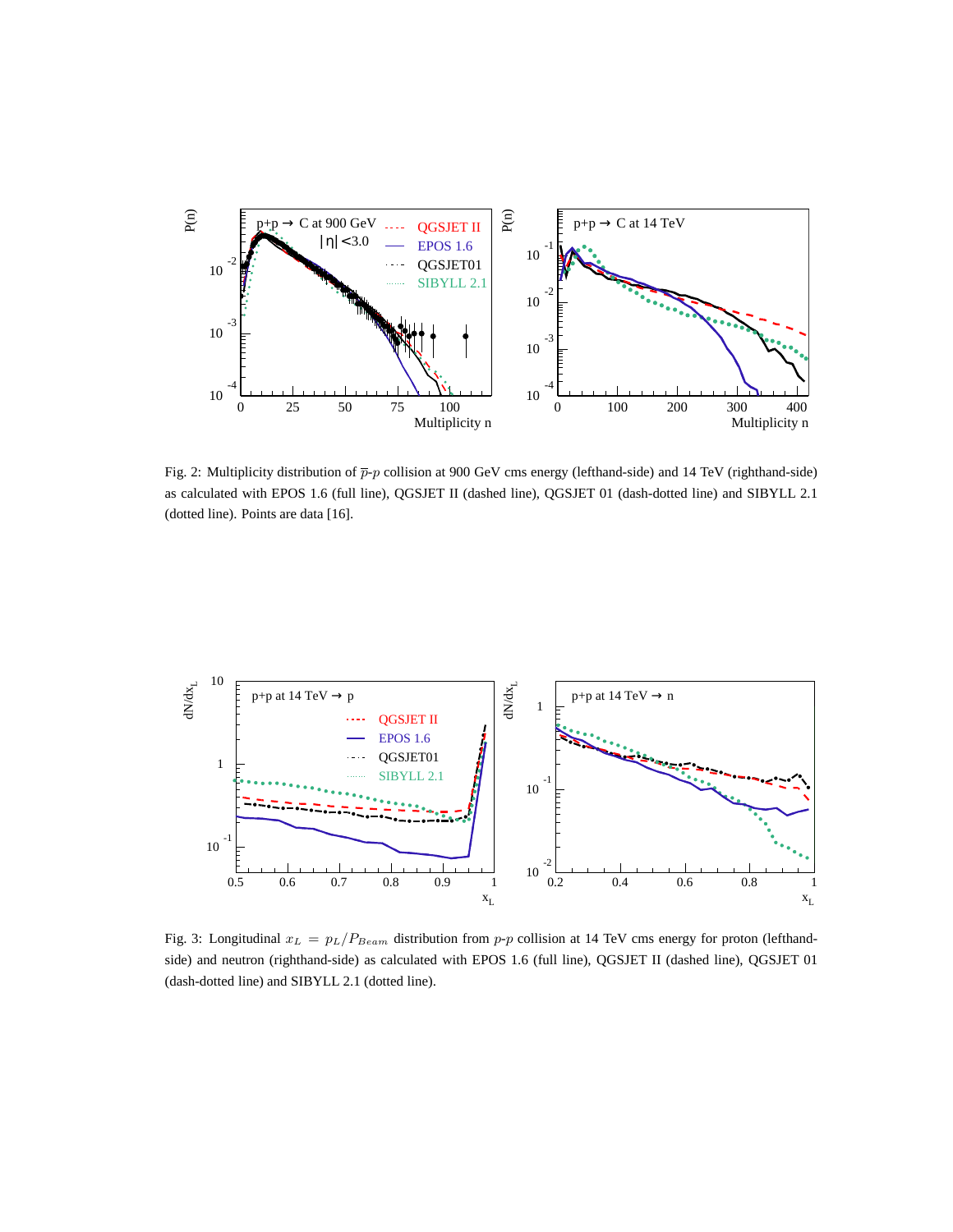forward region. But we can test the models thanks to the electron-proton HERA collider where proton or neutron production on the proton side can be measured up to very high longitudinal momentum. Results are shown Fig. [17]. While the models agree on  $x_L$  distributions at low energy, we can observe differences between them at HERA energy and in particular for EPOS 1.6 which seems to have a too strong proton dissociation in the forward region compared to the ZEUS experiment [18].

Various experiments at LHC (cf sec. [19]) should provide very usefull new data in this kinematic region, where we can see on Fig. 3, that the discrepency between the models is very large.

**(Anti)Baryon production** In the forward region, the number of (anti)baryons is very important for the number of muons produced in air shower. The process is well described in [20], where it is also shown that the number of antiprotons on the projectile side of  $\pi$ -carbon collision can only be reproduced correcly by the EPOS model. This is due to a more sophisticated remnant treatment in this model which allows baryon number transfer from the inner part of the collision to the forward (or backward) region.



Fig. 4: Ratio of anti-proton over pion in  $\bar{p}_p$  scattering at 1.8 TeV cms energy as a function of the plateau height (lefthand-side) and rapidity distribution of this ratio for  $p-p$  interactions at LHC as calculated with EPOS 1.6 (full line), QGSJET II (dashed line), QGSJET 01 (dash-dotted line) and SIBYLL 2.1 (dotted line). Points are data [21,22].

Another particularity of the (anti)baryons is that their production increase faster with the energy that the pion production. In other words, the ratio  $\bar{p}/\pi$  increase with energy. At the highest measured energy (TEVATRON [22]), we can see on the lefthand-side of Fig. 4, that only EPOS describes correctly this ratio as a function of the event multiplicity. Other models are too low.

Extrapolating to LHC, the difference between the models appears clearly on the rapidity distribution of the  $\bar{p}/\pi^-$  as shown Fig. 4 on the righthand-side. This ratio at midrapidity seems to saturate since the values at LHC are similar to the ones at TEVATRON, but the shape is really different comparing the models. Because of its remnant structure, EPOS predicts much more antiproton in the forward region of non-diffractive events ( $|y| \sim 7$ ).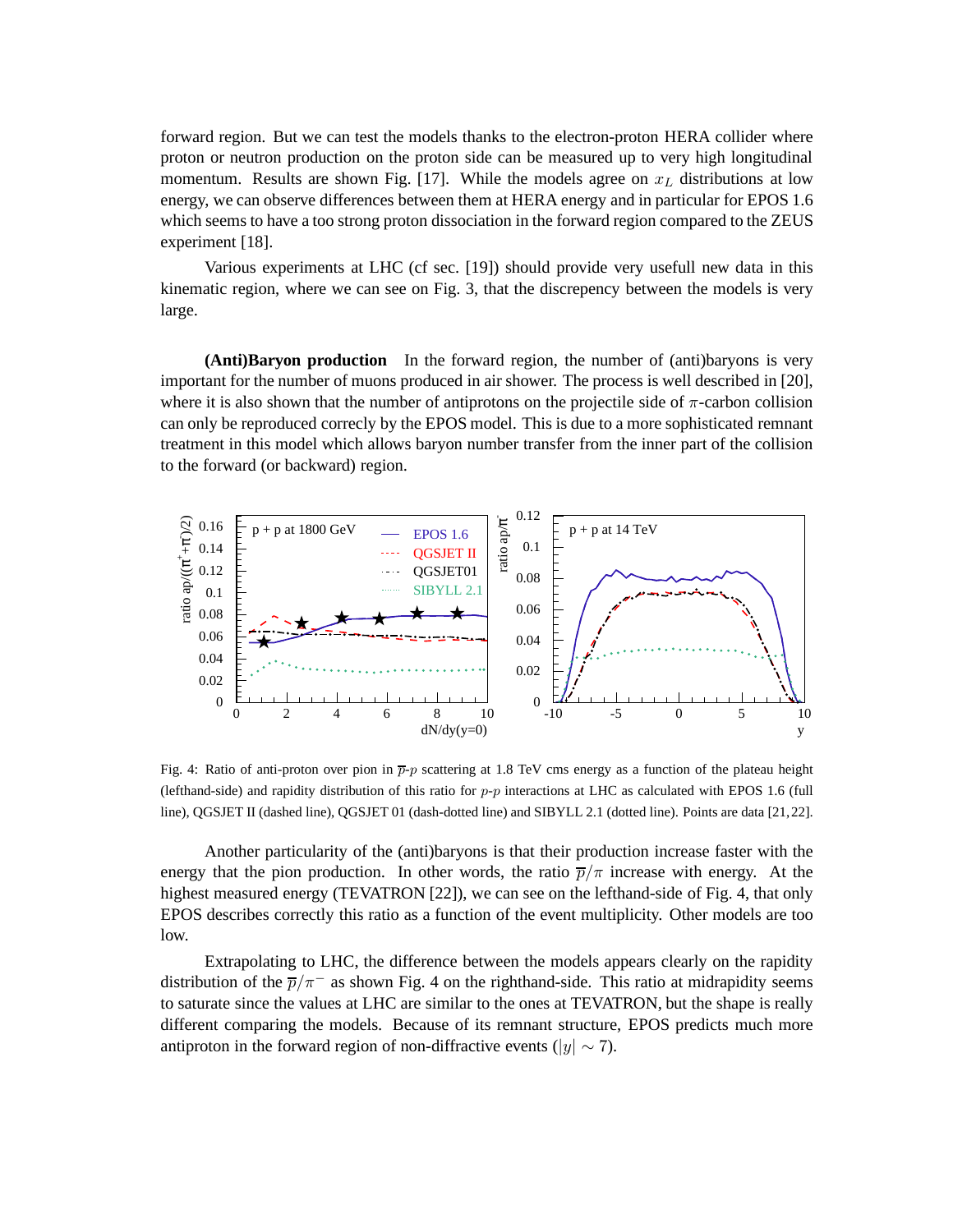This explain why air showers simulated with EPOS contain more muons. Measurement of (anti)-baryon distributions at LHC will be very important to constrain muon number in air showers.

**Total cross section** Among the most important quantities relevant for hadronic model applications to cosmic ray (CR) physics is the total hadron-hadron cross section  $\sigma^{\text{tot}}$ . The reason for that is twofold. First of all, the knowledge of the total cross section implies the knowledge of the corresponding elastic scattering amplitude, taken the optical theorem relation between the two quantities. Hence, one is able to calculate the corresponding inelastic cross section and, using the Glauber formalism, to generalize these results to hadron-nucleus collisions. In turn, inelastic hadron-air cross sections are crucial quantities for the description of CR-induced nuclear-electromagnetic cascades in the atmosphere, so-called extensive air showers (EAS).

Secondly, with the total cross section being the sum of partial contributions of all possible final states for a given reaction, optical theorem allows one, within a particular model approach, to establish a correspondence between various contributions to the elastic scattering amplitude and partial probabilities of particular configurations of the interaction. Thus, available experimental information on the energy dependence of  $\sigma_{pp}^{\text{tot}}$  may significantly constrain model predictions for basic characteristics of hadron production in the high energy asymptotics.

In particular, such a mapping is provided by the Gribov's Reggeon Field Theory (RFT) [23], where elastic hadron-hadron scattering is described by multiple exchanges of composite objects – Pomerons. Correspondingly, inelastic cross section may be obtained as a sum of contributions of certain unitarity cuts of elastic scattering diagrams, applying the Abramovskii-Gribov-Kancheli (AGK) cutting rules [24]. There, partial contributions to  $\sigma_{ad}^{\text{inel}}$  correspond to configurations of the interaction with a given number of 'elementary' production processes, the latter being described as 'cut Pomerons'. In fact, the essence of the AGK rules is that there is no interference between final states with different numbers of 'cut Pomerons', thanks to the fact that they occupy different regions of the phase space.

The described scheme takes an especially simple form if one assumes eikonal vertices for Pomeron-hadron coupling. However, one has to take into consideration contributions of multiparticle intermediate states for the projectile and target hadrons, 'between' Pomeron exchanges. The latter give rise to the diffraction dissociation and inelastic screening, the two phenomena being closely related to each other. Restricting oneself with low mass intermediate states only, one can develop a scheme of Good-Walker type, considering Pomeron-hadron coupling to be a matrix, whose elements correspond to transitions between hadronic elastic scattering eigenstates, and to obtain for total and absorptive (non-diffractive) hadron  $a$  - hadron  $d$  cross sections [25]

$$
\sigma_{ad}^{\text{tot}}(s) = 2 \sum_{i,j} C_{i/a} C_{j/d} \int d^2 b \left( 1 - e^{-\lambda_{i/a} \lambda_{j/d} \chi_{ad}^{\text{P}}(s,b)} \right)
$$
(1)

$$
\sigma_{ad}^{\text{abs}}(s) = \sum_{i,j} C_{i/a} C_{j/d} \int d^2b \, \left( 1 - e^{-2\,\lambda_{i/a}\,\lambda_{j/d}\,\chi_{ad}^{\text{P}}(s,b)} \right) \tag{2}
$$

where the Pomeron exchange eikonal  $\chi_{ad}^{\rm P}(s, b)$  is the imaginary part of the corresponding amplitude in the impact parameter representation (the small real part can be neglected in high energy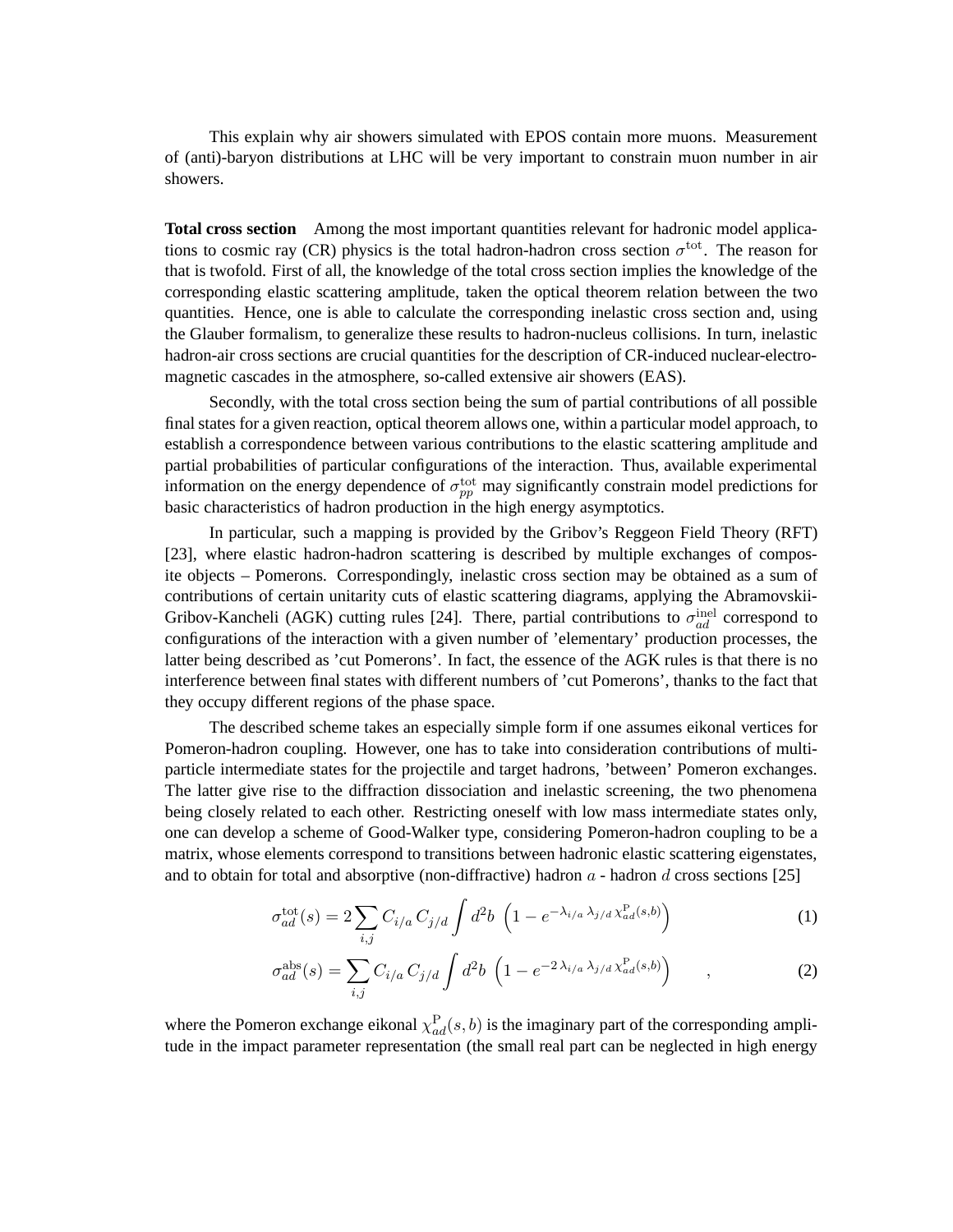asymptotics) and  $C_{i/a}$ ,  $\lambda_{i/a}$  are relative weights and relative strengths of elastic scattering eigenstates for hadron a.

Apart from the very possibility of introducing diffraction dissociation, the above-described treatment has two important differences from the purely eikonal scheme. First, both total and inelastic cross sections are reduced, the effect being enhanced for a scattering on a nuclear target. Predictions of cosmic ray interaction models for  $\sigma_{h-\text{air}}^{\text{inel}}$  sizably differ, depending on whether or not the inelastic screening corrections are taken into account and being in contradiction with available data in the latter case, see Fig. 1. Secondly and even more importantly, one obtains significantly bigger fluctuations of multiplicity of produced particles and of numbers of 'wounded' nucleons in hadron-nucleus and nucleus-nucleus interactions, which has a strong impact on specifing the 'centrality' of nuclear collisions in collider applications. It is worth stressing, however, that the described quasi-eikonal scheme can not treat high mass multi-particle intermediate states which give rise to high mass diffraction processes and result in additional screening contributions. The solution of the problem is provided by taking into consideration so-called enhanced diagrams corresponding to Pomeron-Pomeron interactions [5, 26, 27].

In hadronic interaction models, the Pomeron eikonal  $\chi_{ad}^{\rm P}$  is usually split into two parts, corresponding to partial contributions of 'soft' and 'semi-hard' parton cascades to elementary scattering process [4, 28]:

$$
\chi_{ad}^{\mathcal{P}}(s,b) = \chi_{ad}^{\mathcal{P}_{\text{soft}}}(s,b) + \chi_{ad}^{\mathcal{P}_{\text{sh}}}(s,b)
$$
(3)

In particular, in the 'mini-jet' approach [28] the 'semi-hard' eikonal is expressed as the product of the corresponding inclusive cross section  $\sigma_{ad}^{\text{jet}}(s, p_{t,\text{cut}})$  for the production of parton jets with transverse momentum exceeding some cutoff  $p_{t,\text{cut}}$  and the hadron overlap function  $A(b)$ (convolution of hadronic form factors):

$$
\chi_{ad}^{\text{mini}-jet}(s,b) = \sigma_{ad}^{\text{jet}}(s, p_{t,\text{cut}}) A(b), \qquad (4)
$$

where the inclusive jet cross section is given by a convolution of parton distribution functions (PDFs)  $f_{i/a}(x, Q^2)$  with the parton scatter cross section  $d\sigma_{ij}^{2\rightarrow 2}/dp_i^2$ :

$$
\sigma_{ad}^{\text{jet}}(s, p_{t, \text{cut}}) = \sum_{i,j} \int dx^+ dx^- dp_t^2 f_{i/a}(x^+, p_t^2) f_{j/d}(x^-, p_t^2) \frac{d\sigma_{ij}^{2 \to 2}}{dp_t^2} \Theta(p_t^2 - p_{t, \text{cut}}^2)
$$
 (5)

However, when realistic PDFs are employed, the steep energy rise of  $\sigma_{pp}^{\rm jet}$  leads to a contradiction between the predicted and measured  $\sigma_{pp}^{\rm tot}$ . To overcome the problem, one usually assumes that the low- $x$  rise of hadronic PDFs is strongly damped by parton saturation effects which are often mimicked via using an energy-dependent  $p_t$ -cutoff:  $p_{t,\text{cut}} = p_{t,\text{cut}}(s)$  [29]. Recently, one attempted to derive constraints on the required  $p_{t,\text{cut}}(s)$  dependence, based on the ansatz (4) [30]. Nevertheless, the situation remains puzzling: on one hand, one needs significant saturation effects in order to damp the quick energy rise of  $\sigma_{pp}^{\text{tot}}$ , on the other – no such a strong saturation has been observed in DIS experiments at HERA. A possible solution is that the factorization ansatz (4) for the semi-hard eikonal becomes invalid when non-linear corrections to parton dynamics are taken into account [6]. The latter is easy to understand when bearing in mind that the QCD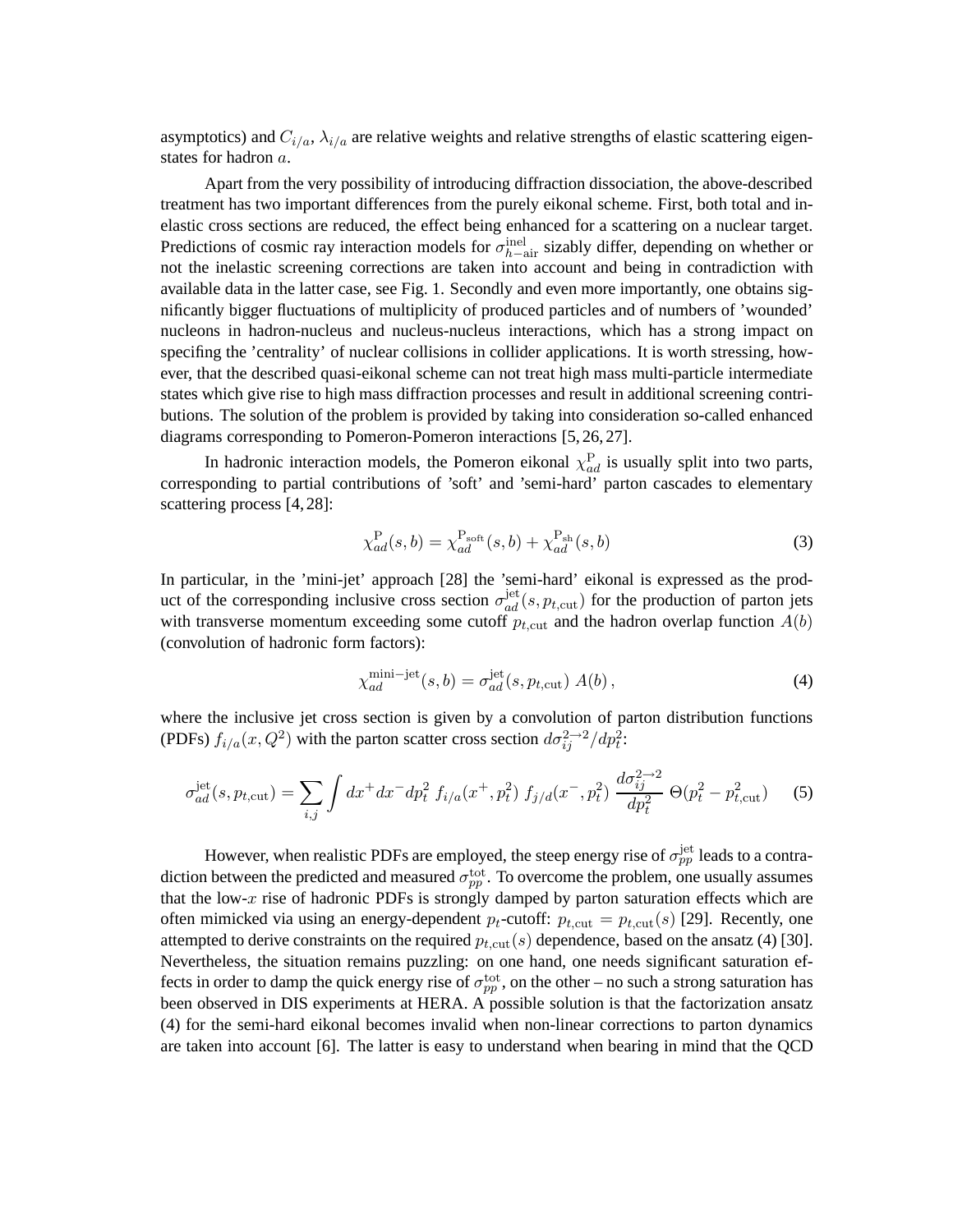factorization applies to fully inclusive quantities only, an example being the inclusive jet cross section (5), while being inapplicable for calculations of hadronic cross sections and of partial probabilities of particular final states. As was shown in [6], the semi-hard eikonal still can be cast in the form similar to (4-5), however, with the usual PDFs  $f_{i/a}(x, Q^2)$  being replaced by reaction-dependent ones. Unlike the usual PDFs measured in DIS, those descibe parton evolution *during the interaction process*, which is thus influenced by parton re-scattering on the partner hadron, as depicted in Fig. 5.



Fig. 5: Schematic view of parton distributions as "seen" in DIS (left) and in proton-proton collision (right). Low  $x$  parton (sea quark or gluon) originates from the initial state "blob" and interacts with a highly virtual "probe". In proton-proton interaction the initial "blob" itself is affected by the collision process – due to additional soft rescatterings on the target, indicated by dashed lines.

**Screening and saturation effects in MC models** Crucial differences between present hadronic MC generators are related to how they treat nonlinear interaction effects emerging in the high parton density regime. The latter appear naturally when considering hadron-hadron and, especially, nucleus-nucleus scattering in the limit of high energies and small impact parameters, where a large number of parton cascades develops in parallel, being closely packed in the interaction volume. In the QCD framework, the corresponding dynamics is described as merging of parton ladders, leading to the saturation picture: at a given virtuality scale the parton density can not exceed a certain value; going to smaller momentum fractions  $x$ , further parton branching is compensated by merging of parton cascades [31]. Importantly, at smaller  $x$ , the saturation is reached at higher and higher virtuality scale  $Q_{\text{sat}}^2(x)$ . The approach has been further developed in the large  $N_c$ -based color glass condensate (CGC) framework, where detailed predictions for the  $Q<sub>sat</sub><sup>2</sup>(x)$  behavior have been derived [32].

In MC generators, one usually attempts to mimic the saturation picture in a phenomenological way. Standard method, employed, e.g., in the SIBYLL model [7–9], is to treat the virtuality cutoff  $Q_0^2$  between soft and semihard parton processes as an effective energy-dependent saturation scale:  $Q_0^2 = Q_{\text{sat}}^2(s)$  and to neglect parton (and hadron) production at  $|q^2| < Q_0^2(s)$ . The parameters of the corresponding  $Q_0^2(s)$  parametrization are usually tuned together with the other model parameters by fitting the measured proton-proton cross section.

A more sophisticated procedure has been applied in the EPOS model [3], where effective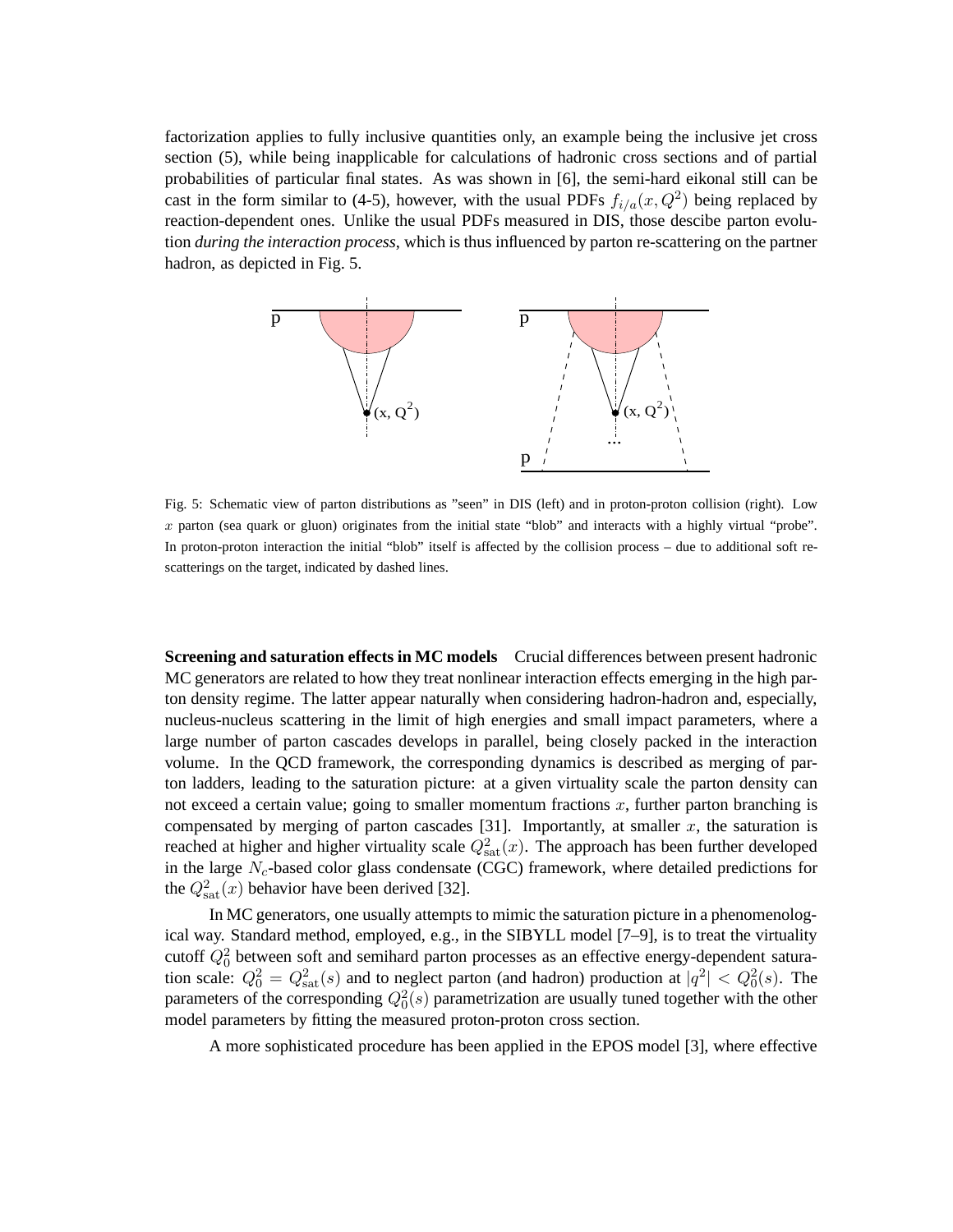saturation effects, being described by a set of parameters, depend on energy, impact parameter, types of interacting hadrons (nuclei). The corresponding mechanism influences not only the configuration of the interaction (how many processes of what type occur) but also the energy partition between multiple scattering processes and the hadronization procedure, the relevant parameters being fitted both with cross section and with particle production data.

An alternative approach has been employed in the QGSJET II model [5, 6], providing a microscopic treatment of nonlinear effects in the RFT framework: describing the latter by means of enhanced diagrams [26], corresponding to Pomeron-Pomeron interactions. In particular, the procedure proposed in [5] allowed one to resum contributions of dominant enhanced graphs to the scattering amplitude to all orders in the triple-Pomeron coupling. Furthermore, to treat secondary particle production, the unitarity cuts of the corresponding diagrams have been analyzed and a procedure has been worked out to resum the corresponding contributions for any particular final state of interest [27], which allowed one to implement the algorithm in the MC generator and to sample various configurations of the interaction in an iterative fashion. The main drawback of the approach is the underlying assumption that Pomeron-Pomeron coupling is dominated by soft  $(|q^2| < Q_0^2)$  parton processes. Thus, in contrast to the perturbative CGC treatment, the model has no dynamical evolution of the saturation scale: the saturation may only be reached at the  $Q_0^2$ scale; at  $|q^2| > Q_0^2$  parton evolution is described by purely linear DGLAP formalism.

**Fragmentation of hadrons at ultra high energies** Currently practically no experimental information is available on production of leading hadrons ( $x_F \geq 0.1$ ) in the hadron - hadron collisions at the collider energies. At fixed target energies production of leading hadrons involves several partons of the projectile. For example, production of baryons in  $x_F \geq 0.4$  predominantly involves at least two valence quarks of the proton, which did not experience a significant inelastic interaction, leading to a rather flat distribution in  $x_F$ . Similarly, the spectrum of the leading pions is much harder than the one corresponding to the fragmentation of one quark of the proton.

At high energies a novel situation emerges since a parton of the projectile with a given  $x_{pr}$  can resolve partons in the target with smaller and smaller  $x_T \ge 4k_t^2/(x_{pr}s_{NN})$ . Here  $k_t$  is typical parton transverse momentum in the interaction. The cross section of inelastic interaction is proportional to the gluon density at  $x = x_T, Q^2 \sim 4k_t^2$ . For  $x_{pr} = 0.3, k_t = 1$  GeV/c at LHC (GZK) energies x down to  $\sim 10^{-7} (10^{-10})$  are resolved. As a result, probability of inelastic interaction for a parton passing at a fixed distance  $\rho$  from the center of the other nucleon grows with energy roughly as  $s^n, n \geq 0.25$  until it reaches values close to one - the black disk regime (BDR). For example, at LHC energies, at  $\rho = 1$  fm the interaction is black for the leading quarks with  $p_t^2 \le 1$  (GeV/c)<sup>2</sup> and for leading gluons with  $p_t^2 \le 2(GeV/c)^2$ , see [33] for the review. Between LHC and GZK energies the strength of interaction for fixed  $\rho$ , and given virtuality is expected to increase by at least a factor of five extending further the region of  $\rho$  where interaction remains black up to large virtualities. The range of  $\rho$  where interaction is black grows as a power of energy, while soft diffusion changes the radius of strong interaction logarithmically. Hence the fraction of peripheral inelastic collisions in which leading partons of the nucleon remain spectators should decrease with energy. (Obviously the effect is even stronger for the cosmic ray interactions with air ( $\langle A \rangle \sim 14$ ).)

In the BDR two effects modify fragmentation. One is that interaction selects configura-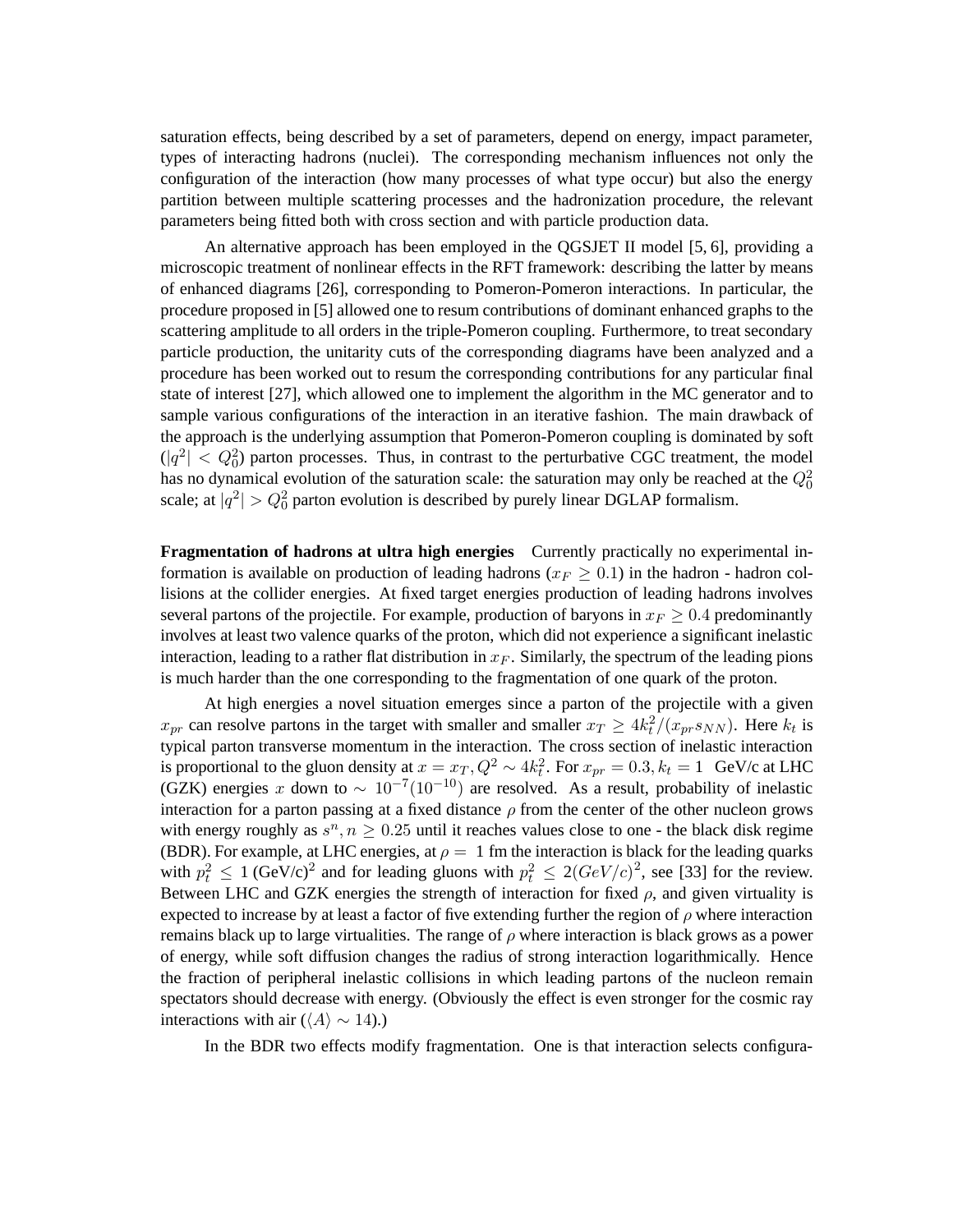tions in the colliding hadrons with large transverse momenta comparable to the scale of the BDR for given  $x_{pr}$ ,  $\rho$ . This effectively results in the fractional energy losses [34,35]. The second effect is the loss of coherence between the leading partons as they receive large transverse momenta and cannot fragment jointly to the same leading hadron. As a result, the projectile becomes "shattered": The leading partons with  $x \sim 0.2$  fragment independently into minijets with transverse momenta of few GeV and rapidities

$$
y_{\text{minijet}} = y_{max} + \ln x - \ln(p_{\text{t BDR}}/m_N),\tag{6}
$$

where  $y_{max} = \ln(p_N / m_N)$ . Production of hadrons from these minijets proceeds independently over a range of rapidities determined by condition that transverse momentum of hadrons in the jets due to primordial transverse momentum of a parton is larger than the soft transverse momentum scale  $p_{\text{t soft}} \sim 0.4 \text{ GeV/c}$ . In the fragmentation process the transverse momentum of the primary parton is shared by produced partons in proportion of their light cone fractions. Hence, one can estimate the range of fractions,  $z$ , of the jet momentum where fragmentation of partons can be treated as independent:

$$
z = p_{t \text{ soft}}/p_{t \text{ BDR}}.\tag{7}
$$

For  $p_t$  BDR  $\sim 1$  GeV/c and  $x \sim 0.2 \div 0.25$  this corresponds to  $x_F \ge 0.1$ . With increase of energy the range where independent fragmentation is valid should expand.

In the central  $p(\pi)A$  collisions where nucleus edge effects can be neglected the differential multiplicity of leading hadrons, integrated over  $p_{\perp}$ , is approximately given by the convolution of the nucleon parton density,  $f_a$ , with the corresponding parton fragmentation function,  $D_{h/a}$ , at the scale  $Q_{eff}^2 = 4p_{t,\text{BDR}}^2$  [34, 36–38]:

$$
\frac{1}{N} \left( \frac{dN}{dx_F} \right)^{p+A \to h+X} = \sum_{a=q,g} \int_{x_F}^1 dx \, x f_a(x, Q_{eff}^2) D_{h/a}(x_F/x, Q_{eff}^2), \tag{8}
$$

where  $N$  is total number of inelastic events. Eq.8 leads to a much steeper decrease of the forward spectrum with  $x_F$  than the one observed in soft collisions, and, in particular, to the  $\pi/N$ ratio  $\gg 1$  for  $x_F \geq 0.2$ . Hence the large  $x_F$  inclusive spectrum is likely to be dominated by very peripheral collisions which constitute progressively smaller fraction of the collisions with increase of energy. Hence one expects that the forward multiplicity will decrease with energy. Another manifestation of this mechanism is broadening of the transverse distribution of the forward hadrons which essentially reflects transverse momenta of the forward jets [36].

First studies of these effects for GZK energies were performed in [36]. It was found that a strong increase of the gluon densities at small x leads to a steeper  $x_F$ -distribution of leading hadrons as compared to low energy collisions and results in a significant reduction of the position of the shower maximum,  $X_{max}$ . Account of this effect in the models currently used for the interpretation of the data may shift fits of the composition of the cosmic ray spectrum near the GZK cutoff towards lighter elements.

In the near future it will be possible to test experimentally these prediction in the central deuteron - gold collisions at RHIC. Another possibility is to study pp collisions at the LHC with special centrality triggers [39]. At the same time such measurements would not test dynamics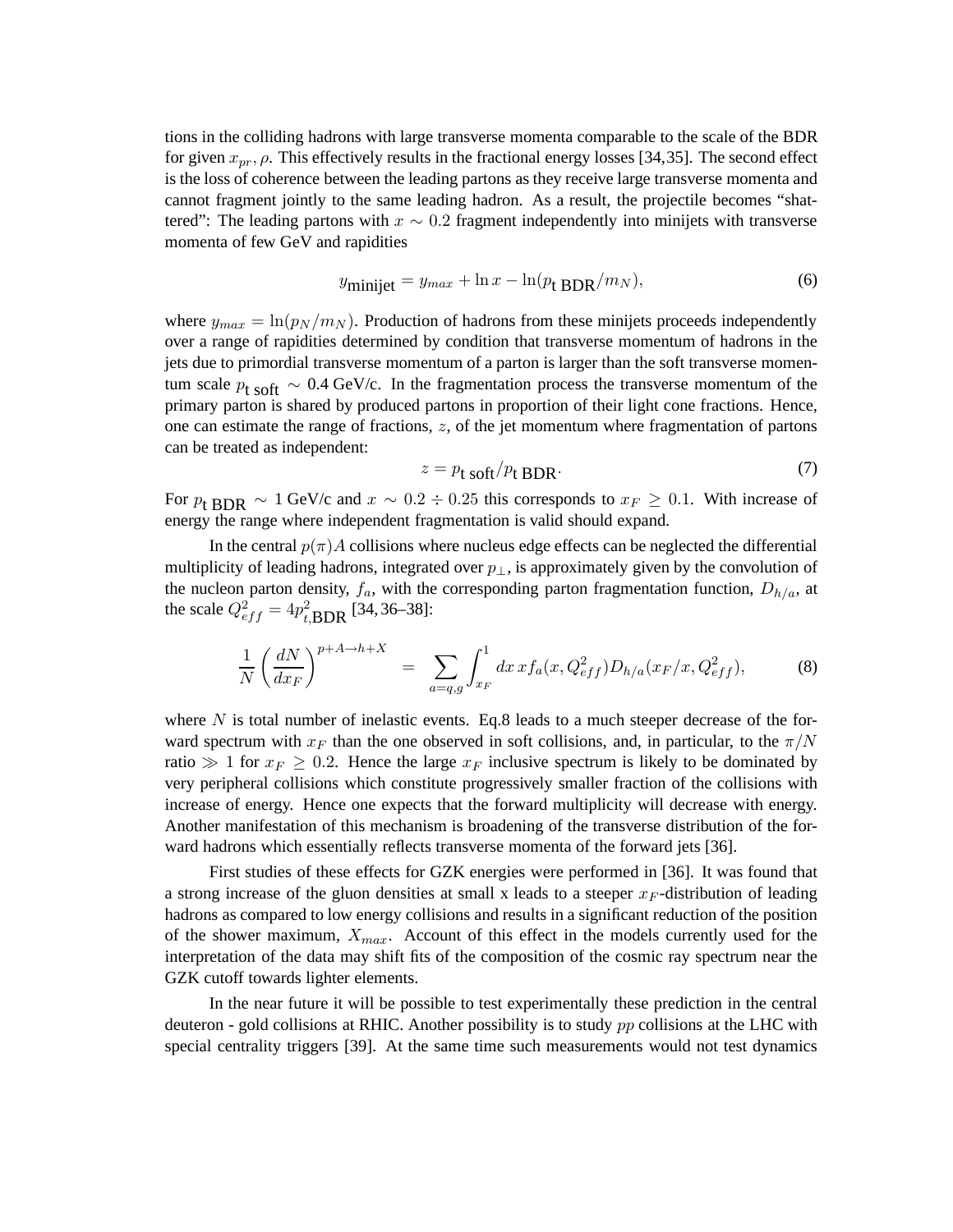of fragmentation in ultra high-energy pion - nucleus collisions which constitute the bulk of the air showers. The interaction which is most similar to  $\pi A$  interactions (especially for low  $p_t$ ) and could be studied at the collider energies in ultraperipheral heavy ion collisions is  $\gamma A$  collisions. In such collisions nuclei collide at large impact parameters where one nucleus effectively serves as a a source of the Weizsacker-Williams photons. At the LHC one can probe a wide range of energies  $W_{\gamma N} \le 1$  TeV [40]. For  $W_{\gamma N} \le 200$  GeV it will be possible to compare forward spectra to the HERA data on the  $\gamma p$  collisions. It will be also possible to study forward spectrum as a function of  $W_{\gamma N}$ .

#### **2 Ultra-high energy photons and s-channel unitarity**

**Photon cross sections at ultra-high energies** Extrapolations of  $\gamma p$  and  $\gamma A$  cross sections to extremely high energies are frequently used in studies of ultra-high energy (UHE) cosmic rays. In particular, the UHE photon cross section is related to the cosmic ray air shower maximum,  $X_{max}$  (see [41] and references therein for a recent review). Furthermore, the identity of the primary particle affects the shape of the resulting air-shower.

At UHE energies, the incident photon interacts with the hadron target by first fluctuating into a virtual hadronic state a large distance ahead of the target. Probability of such interaction may become comparable to the probability of the electromagnetic interactions in the media, see review in [42]. Each of the virtual hadronic states interacts with the target with a strength characterized by its transverse size (which is inversely related to the state's virtuality). As the center-of-mass energy increases, there is an increasingly large contribution to the photon wavefunction from very small size quark-antiquark pairs.

It can be argued on the basis of general assumptions that the asymptotic energy dependence of photon cross sections is a power of ln s somewhere between 2 and 3 [43, 44]. An important point is that one cannot directly apply the Froissart bound,  $\sigma_{tot} \sim \sigma_{\pi N} \propto \ln^2 s$ , to photonhadron interactions because the incident photon wavefunction is non-normalizable – there is an ultra-violet divergent contribution coming from small size configurations. Furthermore, a model based on the combined contributions of a hard Pomeron and a soft Pomeron [45] badly violates unitarity in the asymptotic limit because of the power-law behavior of the cross section. (This is true even if eikonalization is used to enforce s-channel unitarity, because the power-law growth of the basic cross section leads to a power-law growth of the radius of the interaction in impact parameter space.) See [46] and references therein for a review of the different types of energy dependence for the  $\gamma p$  cross section predicted from various models.

Constraints on the growth of the photon cross section can be obtained by enforcing schannel unitarity in impact parameter space for each individual hadronic state in the photon wavefunction. The method that we focus on here is the one used in [47] to address the unitarity limit in HERA data, and extended to the UHE real photon case in [43]. In this approach, the large size configurations have cross sections that grow at a rate typical of hadron-hadron interactions, while small size configurations have cross sections that grow according to leading twist (LT) pQCD. Intermediate sizes are obtained by extrapolating between these two regions. Configurations that grow according to LT pQCD quickly become too large to be realistic and violate s-channel unitarity. The approach in [43] is simply to allow this rapid growth, but to cut off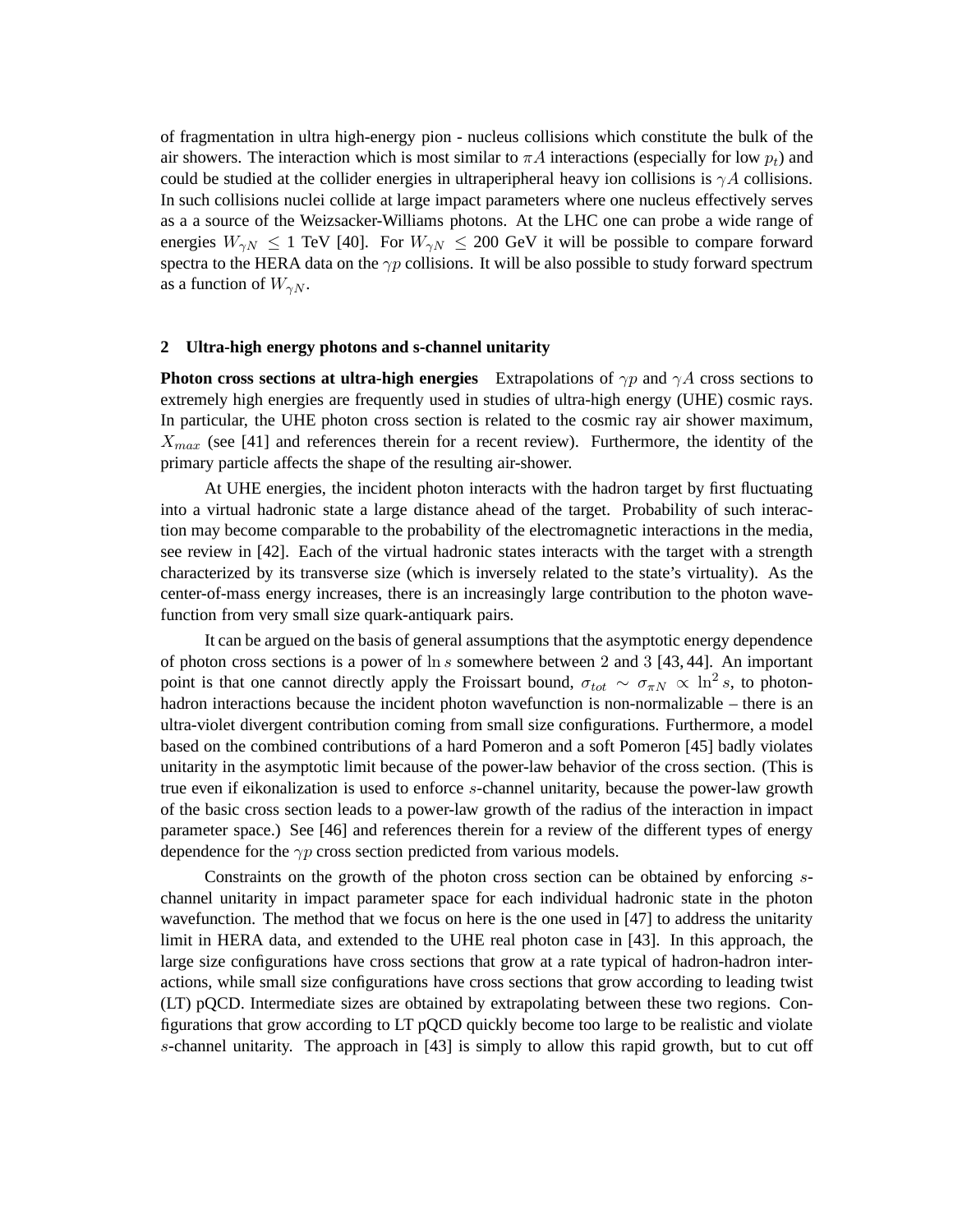impact parameter dependent cross sections at their maximum possible values when they start to violate unitarity. The advantage of this approach is that it provides a conservative upper bound on the  $\gamma p$  cross section. The main disadvantage is that it does not address the details of the higher-twist dynamical effects and/or non-perturbative effects that tame the cross section and are ultimately responsible for enforcing unitarity.



γ−proton cross section

Fig. 6: The solid line is the dependence obtained the lower dashed lines show the sensitivity to variations in model parameters.

Figure 6 is taken from [43] and compares the unitarity-corrected model with models that allow a violation of s-channel unitarity. It should also be noted that the model of [43] is consistent with other extrapolations (see, e.g., [48]) based on logarithmic energy growth. Note that, although the unitarity corrections in [43] provide a conservative amount of taming, it still leads to a cross section that is less than what is predicted from parameterizations that use a power-law behavior for the basic cross section.

**Charm contribution** The framework in the previous section also allows for an estimate of the contribution to the photon cross section from charmed mesons.

The contribution of charm in the photon wavefunction is generally suppressed by the mass of the charm quark. However, at extremely high energies, there are large contributions from highly virtual quark-antiquark fluctuations, and for these fluctuations the suppression from the charm mass becomes negligible. If the energy is high enough that the  $\gamma p$  cross section is entirely dominated by these very small quark-antiquark pairs, then we expect a full recovery of flavor SU(4) symmetry. In other words, we could expect up to 40% of the cross section to be due to charm quarks. An analysis of this type was performed in [43] and shows that a significant contribution, around 25% of the cross section, is due to charm quarks. See also recent work in [49].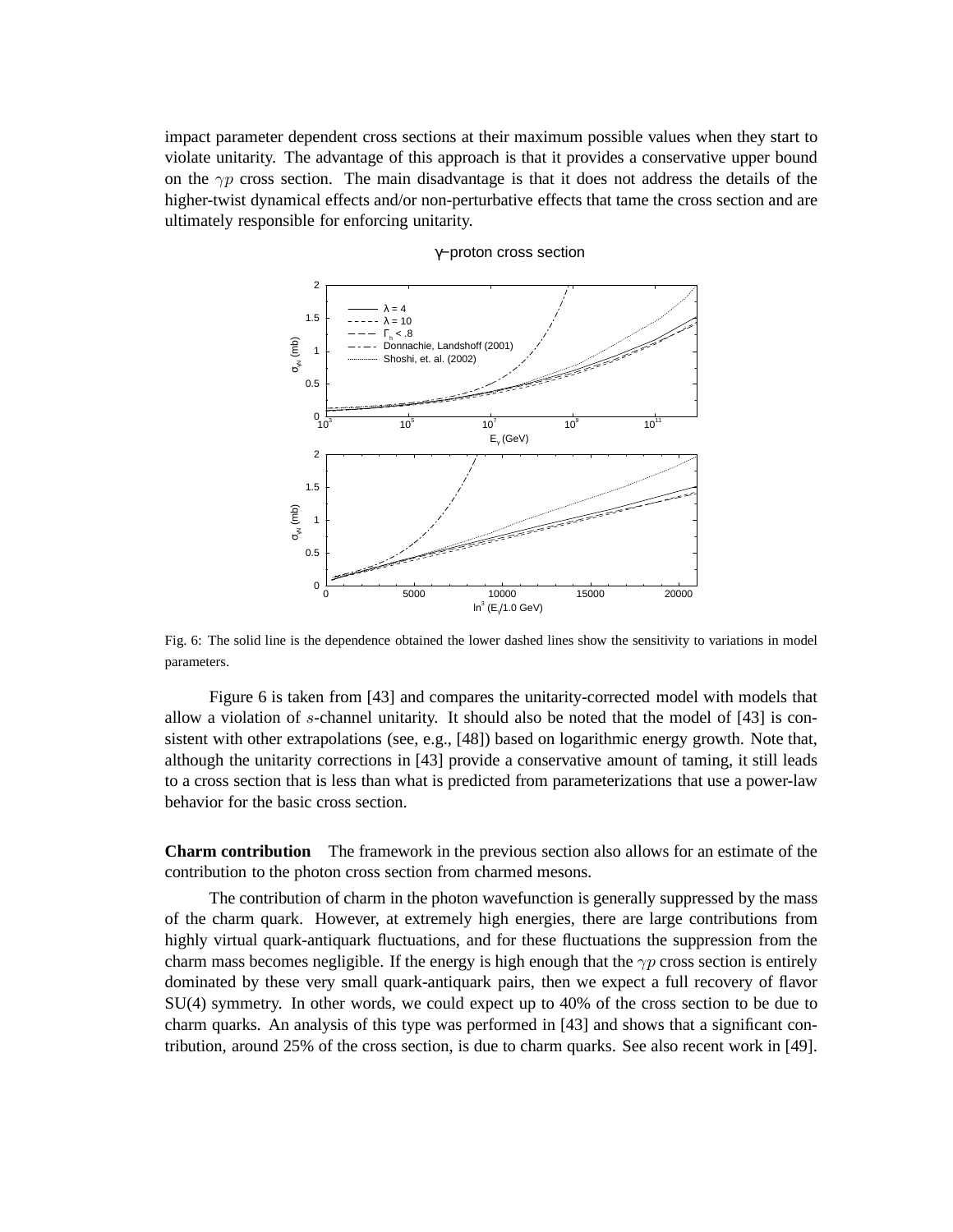The enhancement of the charm production in the fragmentation region in the high gluon density regime should occur also for the hadron induced cascades. It should lead to an enhancement of the production of ultra-high energy muons in the cores of air showers with energies comparable with the GZK cutoff.

**Nuclear targets** For  $\gamma A$  interactions, a natural expectation is that one can directly extend the analysis for the proton target discussed in the previous section to the nuclear case by replacing the impact parameter dependent parton distribution function of the proton with the corresponding distribution function for a nucleus. However, allowing the full disk of the nuclear target to grow black yields cross sections that are even larger than what one expects from a naive extension of a Glauber type model of photon-nucleus cross sections. In a more realistic treatment, therefore, we can simply use the  $\gamma p$  cross section from section 2 in a Glauber-Gribov treatment of the interaction with a nuclear target. A large value of the  $\sigma_{diff}^{\gamma N} / \sigma_{tot}^{\gamma N} \sim 1/2$  results in a large nuclear shadowing and hence slower increase of the  $\gamma - A$  cross section with energy than in the  $\gamma p$  case. The resulting cross section from [43] is shown in Fig. 7.



 $\gamma$  +  $^{12}$ C cross section

Fig. 7: The upper plot shows the cross section for a photon to scatter off Carbon using the basic cross section from section (2). The lower plot shows the corresponding shadowing ratio.

# **3 Extrapolation of neutrino cross section**

Extrapolation of neutrino cross-section towards very high energy is needed if we want to estimate flux of ultrahigh energy neutrinos of extragalactic sources like Active Galactic Nuclei. Such estimation might be useful for Ice Cube experiment which can detect neutrinos of energy  $10^{12}$  GeV and higher. The dominant interaction with matter at such energies is Deep Inelastic Scattering on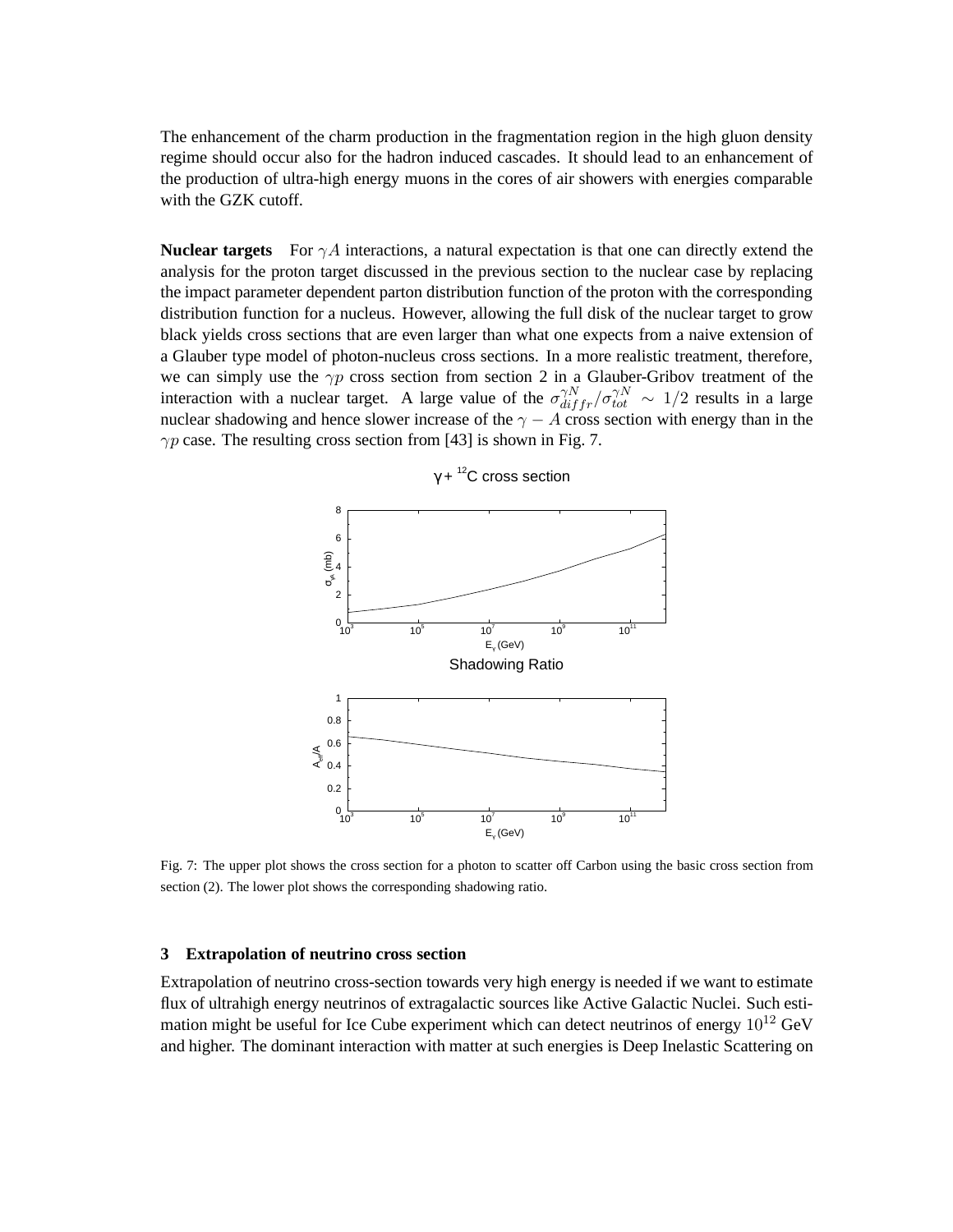nucleons and in particular with the gluonic component. This gluonic system is probed roughly at  $x = 10^{-8}$ . In order to be consistent with unitarity bound which states that total cross-section should grow not faster than  $\log^2 1/x$  one has to allow for gluon recombination effects which reduce the rate of growth of gluon density. The most suitable approach to calculate the UHE neutrino nucleon cross-section is the  $k_t$  factorisation approach (high energy factorisation). Within this scheme in order to calculate the neutrino cross-section one performs convolution of transverse momentum dependent hard matrix element (which in this case is weak boson-gluon fusion) with unintegrated gluon distribution which takes into account high energy effects. The evolution equation which introduces a large part of recombination effects in lepton-nucleon scattering is the Balitsky-Kovchegov [50] equation. This equation generalizes the BFKL [51] equation. It consists of a linear term which accounts for fast grow of gluon density at moderate values of  $x$ and nonlinear term which comes with negative sign which tames the growth of gluon density at low x. In reference [52] the calculation of  $F_2(x, Q^2)^{CC, NC}$  using the BK equation (with subleading corrections) was performed and the UHE neutrino-nucleon cross-section was calculated. This calculation shows (see Fig. 8 (right)) that nonlinear effects reduce cross-section roughly by a factor of two as compared to approach based on linear evolution equation (BFKL with subleading corrections). In the calculation it was assumed that gluons are uniformly distributed in the nucleon. A more realistic initial distribution would increase slightly the cross section as compared to obtained from uniformly distributed gluons.

## **References**

- [1] A. Bunyatyan et al, *Introduction*. These proceedings.
- [2] H. J. Drescher, M. Hladik, S. Ostapchenko, T. Pierog, and K. Werner, Phys. Rept. **350**, 93 (2001), arXiv:hep-ph/0007198.
- [3] K. Werner, F.-M. Liu, and T. Pierog, Phys. Rev. **C74**, 044902 (2006), arXiv:hep-ph/0506232.
- [4] N. N. Kalmykov, S. S. Ostapchenko, and A. I. Pavlov, Nucl. Phys. Proc. Suppl. **52B**, 17 (1997).
- [5] S. Ostapchenko, Phys. Lett. **B636**, 40 (2006), arXiv:hep-ph/0602139.
- [6] S. Ostapchenko, Phys. Rev. **D74**, 014026 (2006), arXiv:hep-ph/0505259.
- [7] R. S. Fletcher, T. K. Gaisser, P. Lipari, and T. Stanev, Phys. Rev. **D50**, 5710 (1994).
- [8] J. Engel, T. K. Gaisser, T. Stanev, and P. Lipari, Phys. Rev. **D46**, 5013 (1992).
- [9] R. Engel, T. K. Gaisser, T. Stanev, and P. Lipari. Prepared for 26th International Cosmic Ray Conference (ICRC 99), Salt Lake City, Utah, 17-25 Aug 1999.
- [10] S. Ostapchenko, Czech. J. Phys. **56**, A149 (2006), arXiv:hep-ph/0601230.
- [11] J. Knapp, D. Heck, S. J. Sciutto, M. T. Dova, and M. Risse, Astropart. Phys. **19**, 77 (2003), arXiv:astro-ph/0206414.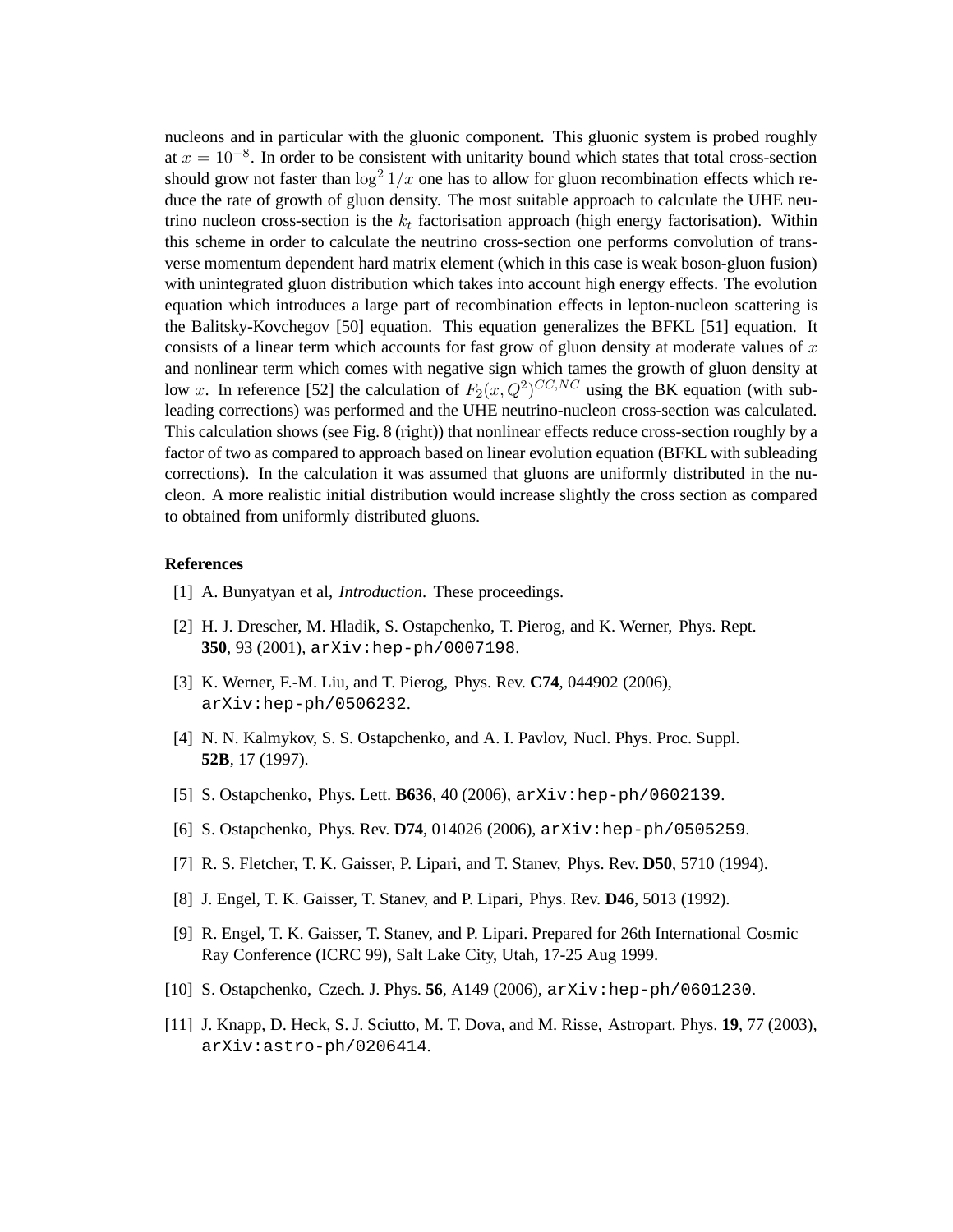

Fig. 8: (left) Charged current  $F_2^{CC}(x, Q^2)$  structure function, (right) neutrino cross-section obtained from BK (with subleading corrections) and from BFKL (with subleading corrections)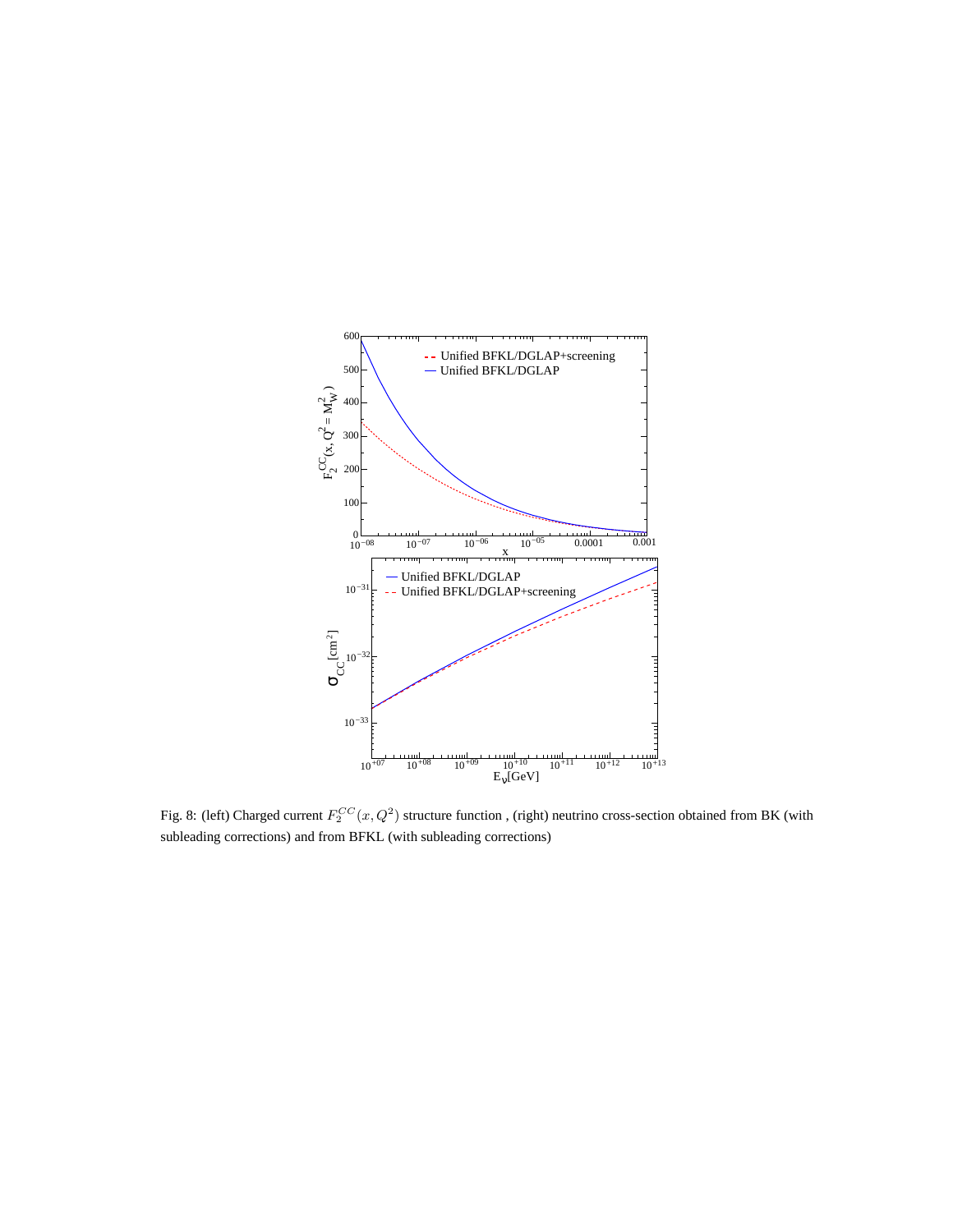- [12] R. Engel and H. Rebel, Acta Phys. Polon. **B35**, 321 (2004).
- [13] C. Meurer, J. Bluemer, R. Engel, A. Haungs, and M. Roth, Czech. J. Phys. **56**, A211 (2006), arXiv:astro-ph/0512536.
- [14] Particle Data Group Collaboration, C. Caso *et al.*, Eur. Phys. J. **C3**, 1 (1998).
- [15] H. H. Mielke, M. Foeller, J. Engler, and J. Knapp, J. Phys. **G20**, 637 (1994); G. b. Yodh, S. c. Tonwar, T. k. Gaisser, and R. w. Ellsworth, Phys. Rev. **D27**, 1183 (1983); M. Honda *et al.*, Phys. Rev. Lett. **70**, 525 (1993); R. M. Baltrusaitis *et al.*, Phys. Rev. Lett. **52**, 1380 (1984).
- [16] UA5 Collaboration, R. E. Ansorge *et al.*, Z. Phys. **C43**, 357 (1989).
- [17] A. Bunyatyan et al, *Experimental results (see fig 6)*. These proceedings.
- [18] ZEUS Collaboration, S. C. e. a. ZEUS Coll., Nucl. Phys. **B658**, 3 (2003), arXiv:hep-ex/0210029.
- [19] A. Bunyatyan et al, *Experimental results*. These proceedings.
- [20] T. Pierog and K. Werner, Phys. Rev. Lett. **101**, 171101 (2008), arXiv:astro-ph/0611311.
- [21] NA49 Collaboration, T. Susa, Nucl. Phys. **A698**, 491 (2002).
- [22] E735 Collaboration, T. Alexopoulos *et al.*, Phys. Rev. **D48**, 984 (1993).
- [23] V. N. Gribov, Sov. Phys. JETP **26**, 414 (1968); V. N. Gribov, Sov. Phys. JETP **29**, 483 (1969).
- [24] V. A. Abramovsky, V. N. Gribov, and O. V. Kancheli, Yad. Fiz. **18**, 595 (1973).
- [25] A. B. Kaidalov, Phys. Rept. **50**, 157 (1979).
- [26] J. L. Cardy, Nucl. Phys. **B75**, 413 (1974); A. B. Kaidalov, L. A. Ponomarev, and K. A. Ter-Martirosian, Yad. Fiz. **44**, 722 (1986).
- [27] S. Ostapchenko, Phys. Rev. **D77**, 034009 (2008), arXiv:hep-ph/0612175.
- [28] L. Durand and P. Hong, Phys. Rev. Lett. **58**, 303 (1987); X.-N. Wang, Phys. Rept. **280**, 287 (1997), arXiv:hep-ph/9605214; F. M. Liu, H. J. Drescher, S. Ostapchenko, T. Pierog, and K. Werner, J. Phys. **G28**, 2597 (2002), arXiv:hep-ph/0109104.
- [29] F. W. Bopp, R. Engel, D. Pertermann, and J. Ranft, Phys. Rev. **D49**, 3236 (1994).
- [30] T. C. Rogers, A. M. Stasto, and M. I. Strikman, Phys. Rev. **D77**, 114009 (2008), arXiv:0801.0303 [hep-ph].
- [31] L. V. Gribov, E. M. Levin, and M. G. Ryskin, Phys. Rept. **100**, 1 (1983).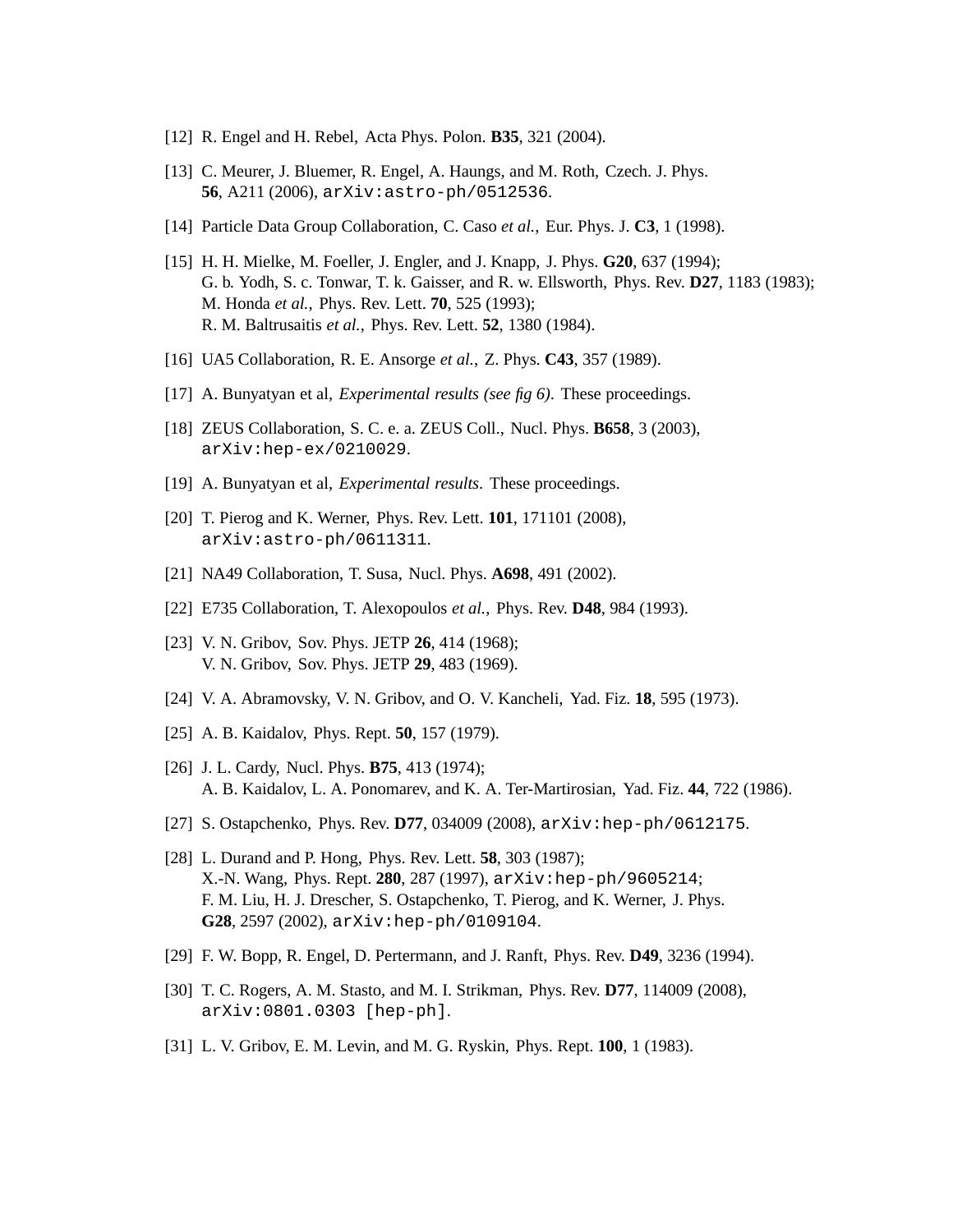- [32] J. Jalilian-Marian, A. Kovner, A. Leonidov, and H. Weigert, Nucl. Phys. **B504**, 415 (1997), arXiv:hep-ph/9701284; E. Iancu, A. Leonidov, and L. D. McLerran, Nucl. Phys. **A692**, 583 (2001), arXiv:hep-ph/0011241.
- [33] L. Frankfurt, M. Strikman, and C. Weiss, Ann. Rev. Nucl. Part. Sci. **55**, 403 (2005), arXiv:hep-ph/0507286.
- [34] L. Frankfurt, V. Guzey, M. McDermott, and M. Strikman, Phys. Rev. Lett. **87**, 192301 (2001), arXiv:hep-ph/0104154.
- [35] L. Frankfurt and M. Strikman, Phys. Lett. **B645**, 412 (2007).
- [36] A. Dumitru, L. Gerland, and M. Strikman, Phys. Rev. Lett. **90**, 092301 (2003), arXiv:hep-ph/0211324.
- [37] A. Berera, M. Strikman, W. S. Toothacker, W. D. Walker, and J. J. Whitmore, Phys. Lett. **B403**, 1 (1997), arXiv:hep-ph/9604299.
- [38] F. Gelis, A. M. Stasto, and R. Venugopalan, Eur. Phys. J. **C48**, 489 (2006), arXiv:hep-ph/0605087.
- [39] H. J. Drescher and M. Strikman, Phys. Rev. Lett. **100**, 152002 (2008).
- [40] K. Hencken *et al.*, Phys. Rept. **458**, 1 (2008), arXiv:0706.3356 [nucl-ex].
- [41] R. A. Vazquez, Nucl. Phys. Proc. Suppl. **175-176**, 487 (2008).
- [42] S. Klein, Rev. Mod. Phys. **71**, 1501 (1999), arXiv:hep-ph/9802442.
- [43] T. C. Rogers and M. I. Strikman, J. Phys. **G32**, 2041 (2006), arXiv:hep-ph/0512311.
- [44] V. N. Gribov, Zh. Eksp. Teor. Fiz. **57**, 1306 (1969). SLAC-TRANS-0102; L. B. Bezrukov and E. V. Bugaev, Yad. Fiz. **33**, 1195 (1981); E. Gotsman, E. M. Levin, and U. Maor, Eur. Phys. J. **C5**, 303 (1998), arXiv:hep-ph/9708275.
- [45] A. Donnachie and P. V. Landshoff, Phys. Lett. **B518**, 63 (2001), arXiv:hep-ph/0105088.
- [46] E. V. Bugaev, Nucl. Phys. Proc. Suppl. **175-176**, 117 (2008).
- [47] M. McDermott, L. Frankfurt, V. Guzey, and M. Strikman, Eur. Phys. J. **C16**, 641 (2000), arXiv:hep-ph/9912547.
- [48] M. M. Block and F. Halzen, Phys. Rev. **D70**, 091901 (2004), arXiv:hep-ph/0405174.